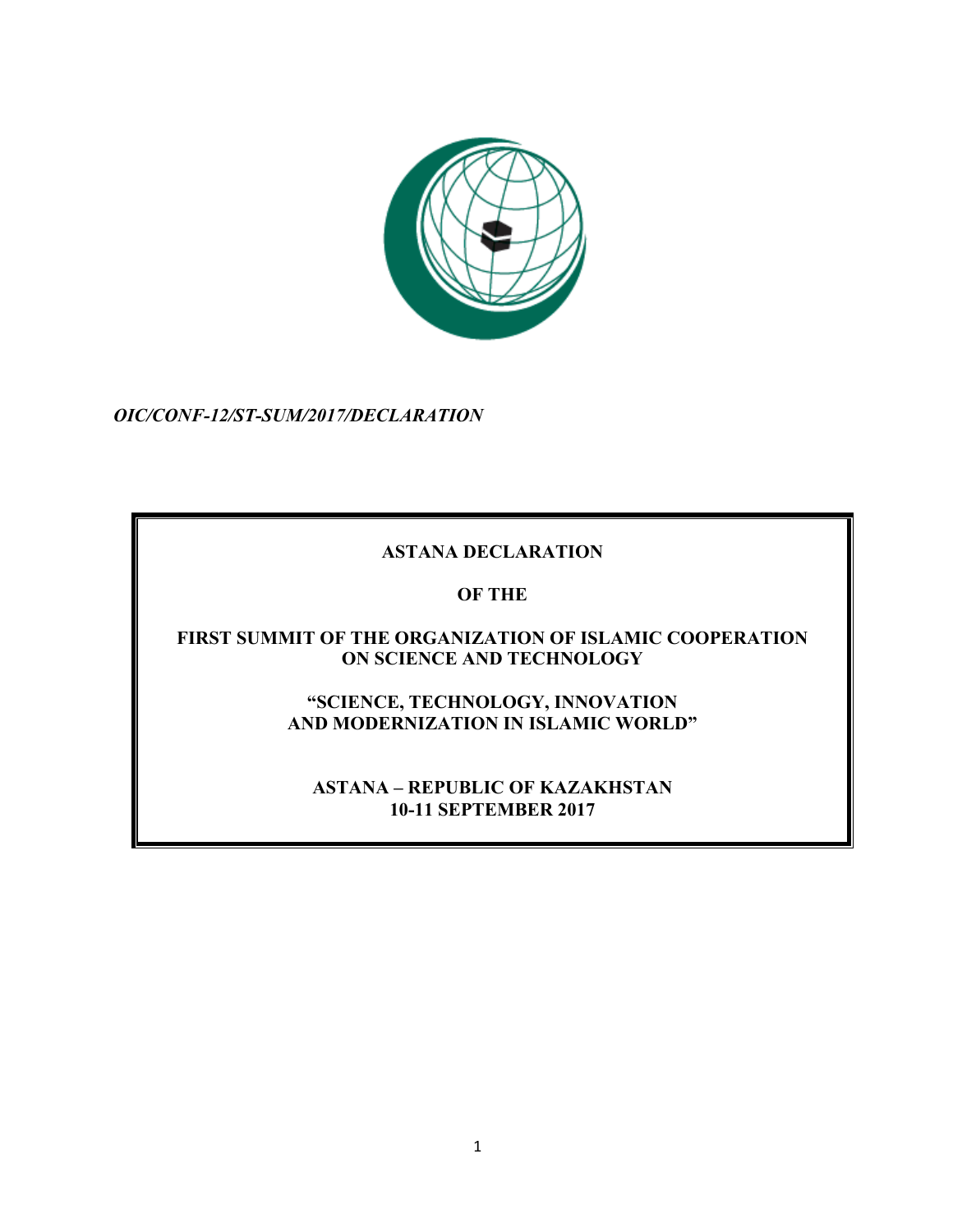#### **ASTANA DECLARATION OF THE FIRST SUMMIT OF THE ORGANIZATION OF ISLAMIC COOPERATION ON SCIENCE AND TECHNOLOGY**

#### **"SCIENCE, TECHNOLOGY, INNOVATION AND MODERNIZATION IN ISLAMIC WORLD"**

We, the Heads of State and Government and the Official Delegations of the Member States of the Organization of Islamic Cooperation (OIC) have gathered at the First OIC Summit on Science & Technology in Astana, Kazakhstan, on 10-11 September 2017 to emphasize our commitment to make science and technology our cherished goal in this Century. For us, it will be a journey back to the essentials of our civilization.

2. We express thanks and gratitude to His Excellency Mr. Nursultan Nazarbayev the President of the Republic of Kazakhstan for hosting the first OIC Summit on Science and Technology and appreciate his leadership efforts and initiatives aimed at further strengthening the role of the OIC in the international arena, the rapprochement, mutual understanding and harnessing the economic, scientific and technological potential of the Ummah.

3. We congratulate the Republic of Kazakhstan on the successful holding of the International "Astana EXPO 2017" a specialized exhibition, aimed at showcasing innovative technologies in the field of renewable energy and highlighting the importance of introducing advance alternative energy-saving technologies by developing countries.

4. We appreciate the stewardship of H.E. Mamnoon Hussain the President of the Islamic Republic of Pakistan and Chairman of COMSTECH in furthering the goals of COMSTECH to the benefit of the Member States by strengthening scientific and technological cooperation among the Member States, especially COMSTECH's role in capacity building, policy formulation, and implementation;

5. We reaffirm our commitment to the principles and objectives enshrined in the OIC Charter, particularly advancing the acquisition and popularization of knowledge in consonance with the lofty ideals of Islam to achieve intellectual excellence; and enhancing and developing science and technology and encouraging research and cooperation among Member States in these fields.

6. We agree among ourselves to individually and collectively pursue cooperation among our countries for sustainable development of our peoples, and to confront the societal challenges of the 21st Century.

7. We affirm our resolve to eradicate extreme poverty from our society including poverty of the mind, and to bring forth the creative and innovative strengths of all our peoples, being mindful of the disruptive nature of modern science and its emerging relationship with society in the  $21<sup>st</sup>$  Century.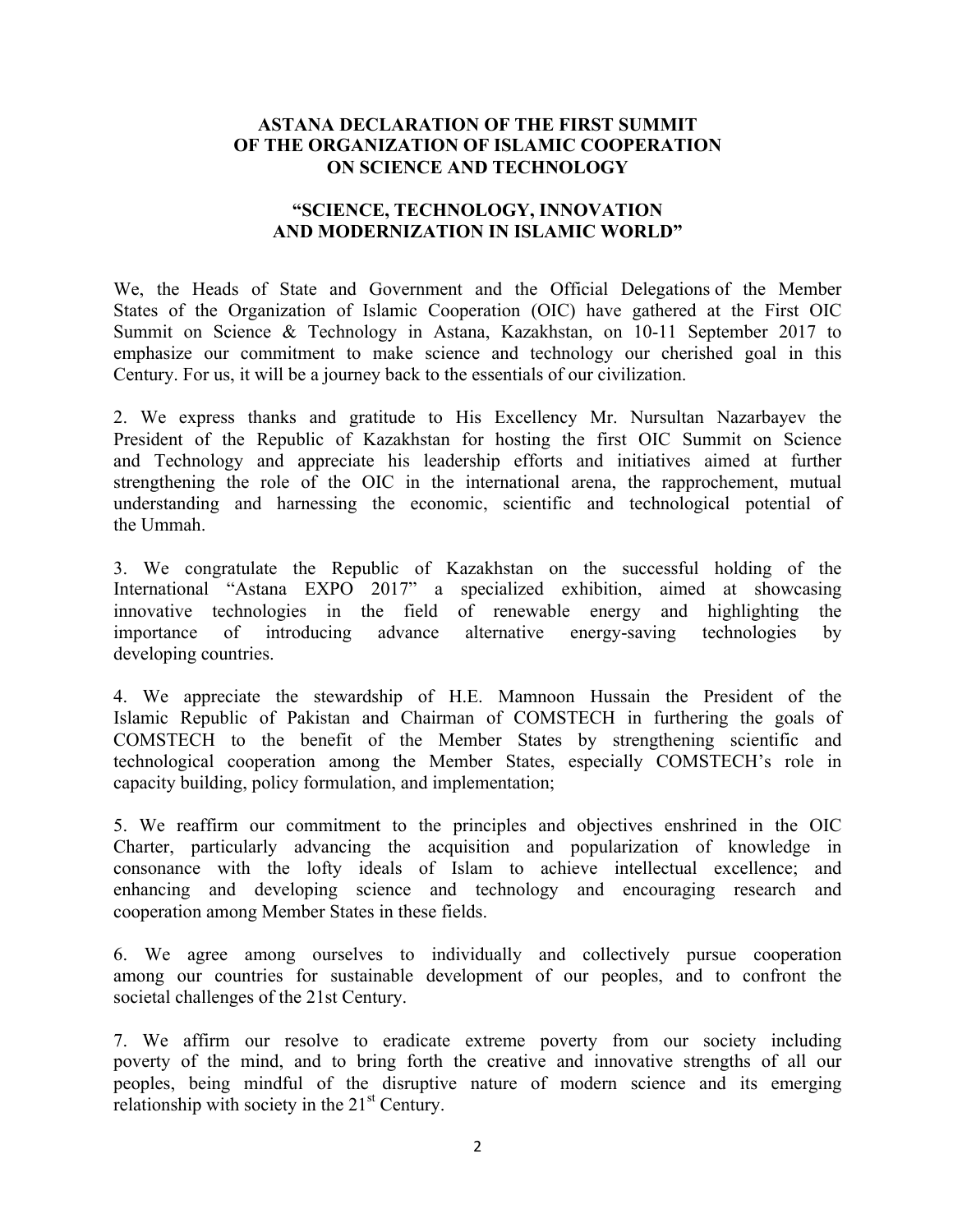8. We reaffirm further our commitment to make knowledge and its application an essential feature of the way we live and work and take important decisions.

9. We commit our nations to enhance their collective capabilities in science and technology and the positive social and economic spillovers which result from their intelligent application.

10. We acknowledge the need to increase the investment in Science, Technology and Innovation (STI) and that the transfer of science and technology is one of the principal ways of accelerating the economic development of developing countries;

11. We are conscious of the need to create a complete and well integrated enabling ecosystem that inter-alia include incentives for all stakeholders, result oriented performance evaluation and rules for protecting intellectual property for strengthening STI capabilities.

12. We urge OIC Member States to work for the development, review and implementation of STI policies, programs and action plans at sub-regional and national levels for harnessing the potential of STI for gainful employment, human capital development and inclusive growth.

13. We agree to take necessary measures for the practical implementation of the recommendations of OIC S&T Agenda 2026.In this regard we urge all Member States to prepare joint programs and proposals, through active consultation with leading academics, scientists and technologists,

14. We express our resolve to reach the goals of OIC S&T Agenda 2026 through a focused series of initiatives and programs in education, skills development, basic and applied sciences, and big science which will be implemented through multi-national and multi-institutional stakeholders in the Member States.

15. We underscore the need of further strengthening the culture of education and science, especially for youth and women, in the Islamic world. It will pave way for social and economic modernization and leading to the progress and prosperity of our peoples and countries;

16. We encourage Member States to make universities and other institutions of higher learning, particularly scientific research institutions, as centers of excellence so that they can play an effective role in developing within the society a culture of inquiry, intellectual pursuit and merit.

17. We reaffirm our commitment to increase the allocation of funding on development of education, science, health and water to achieve the goals set forth in OIC 2025: Plan of Action and the UN Sustainable Development Goals (SDGs 2030).